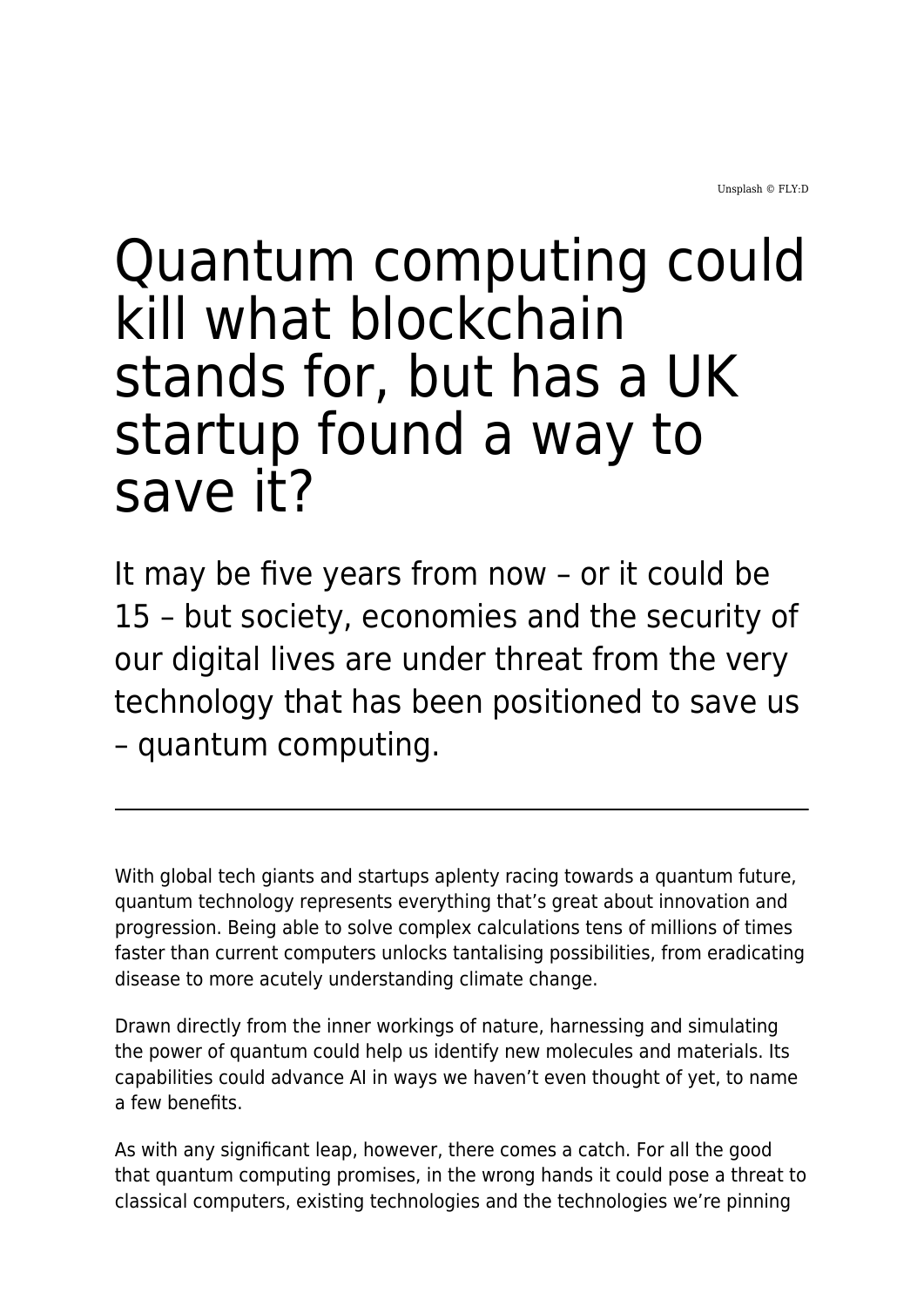our hopes on for the future: namely, blockchains. [Quantum computers](https://www.maddyness.com/uk/2021/02/23/the-uks-position-in-the-global-quantum-race-is-strong-we-must-be-bold-to-lead-the-quantum-revolution/) could threaten the very fabric of the distributed ledger, with the ability to break everything the secure, decentralised, transparent networks stand for.

The only way to fight this quantum threat is with quantum technology itself, and a UK startup has just taken a major step towards doing just that.

## The quantum threat

The quantum threat posed to the security of classic computers, as well as quantum computers and blockchains, isn't new. Yet the solution to tackling this threat remains elusive.

Since 2012, academics, experts from governments and industry giants including Intel, Microsoft and Cisco have been meeting annually to discuss solutions as part of the European Telecommunications Standards Institute's Workshop on Quantum-Safe Cryptography.

In 2016, scientists at MIT and the University of Innsbruck built a quantum computer that they claimed could – if scaled up effectively – [break RSA](https://news.mit.edu/2016/quantum-computer-end-encryption-schemes-0303) [encryption](https://news.mit.edu/2016/quantum-computer-end-encryption-schemes-0303), an incredibly common and widely used algorithm that is used to secure almost everything from text messages to our online purchases.

This was closely followed by the launch of the National Institute of Standards and Technology's (NIST) Post-Quantum cryptography competition in early 2017, in which it called on experts to submit algorithms that are "capable of protecting sensitive information well into the foreseeable future, including the advent of quantum computers." A total of 82 initial proposals were received. As of July 2020, this has been narrowed down to 15 and it is expected that the final standard will be refined and announced by 2024.

The reason blockchains are said to be particularly at risk is because of the way they are built and what they stand for.

Beyond cryptocurrency, blockchains are transparent, decentralised, and offer more secure ways of storing data compared to existing, classical technologies.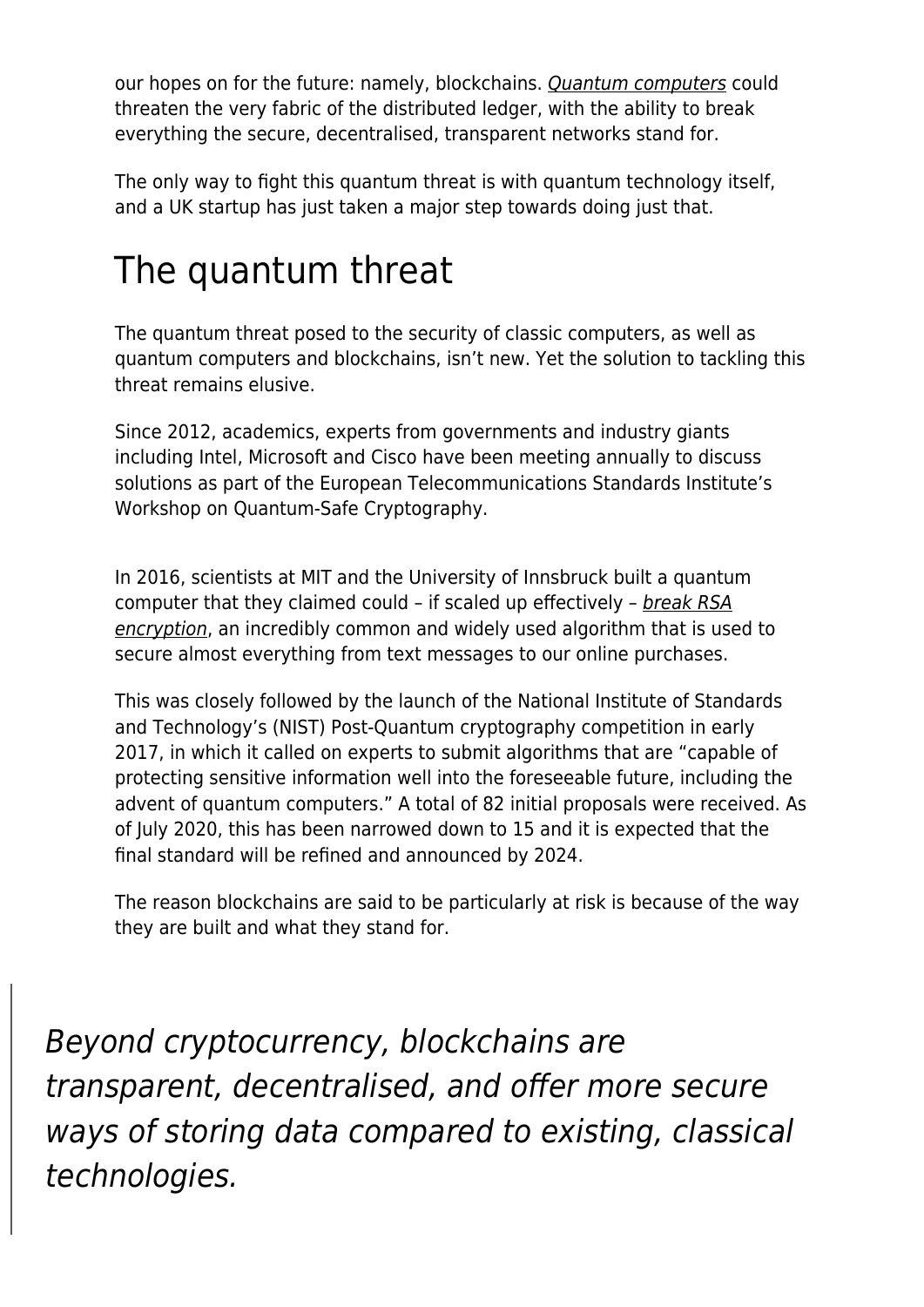They have the power to store information about entire countries, healthcare systems, banks, businesses and so on, and have been engineered to protect these data from fraud or attack using the most advanced cybersecurity methods.

Take private enterprise blockchains for instance. When a company wants to move assets to another, they put the transaction on a block, add this block to the chain and other members of that blockchain community verify that the value and transaction are accurate. Once verified, this transaction is locked into the chain for life. It can't be edited, it can't be removed and it means that there is always an accurate and verified way of tracking the flow of money, goods, or data from source to target.

Yet, it also means that the entire history and its security is dependent on the last block placed in the chain and, given the open and transparent nature of the chain, all the blocks are freely available for criminal organisations or surveillance operatives to gather.

Right now, these criminals or operatives can't do anything with any blocks they access. Classical computers can't break the complex mathematical encryptions used to protect the blocks and in its current form, the security used to protect each of these blocks is robust and resistant to traditional cracking methods.

However, quantum computers running quantum algorithms could, and undoubtedly will, be able to in the not-to-distant future, and they will eventually be able to do so with relative ease.

When quantum computing gets cheap enough, there could be huge leaks of blockchain data. A post-quantum criminal could transmit a fraudulent block, or put a 'fork' in the chain meaning that every point forward would be based on a modified version of history. This could result in multiple versions of 'histories' that make it impossible to determine who owns valuable assets and see criminals steal what isn't theirs.

This makes blockchains a natural and potentially lucrative target for hackers and as quantum computing increases in capabilities and becomes more accessible to more people, the risk to the blockchain from hackers rises further. This means it's only a matter of time before robust quantum computers currently under development will be able to break larger and larger keys, and this could be as [l](https://www.telegraph.co.uk/technology/2020/01/22/googles-sundar-pichai-quantum-computing-could-end-encryption/)ittle as five years from now.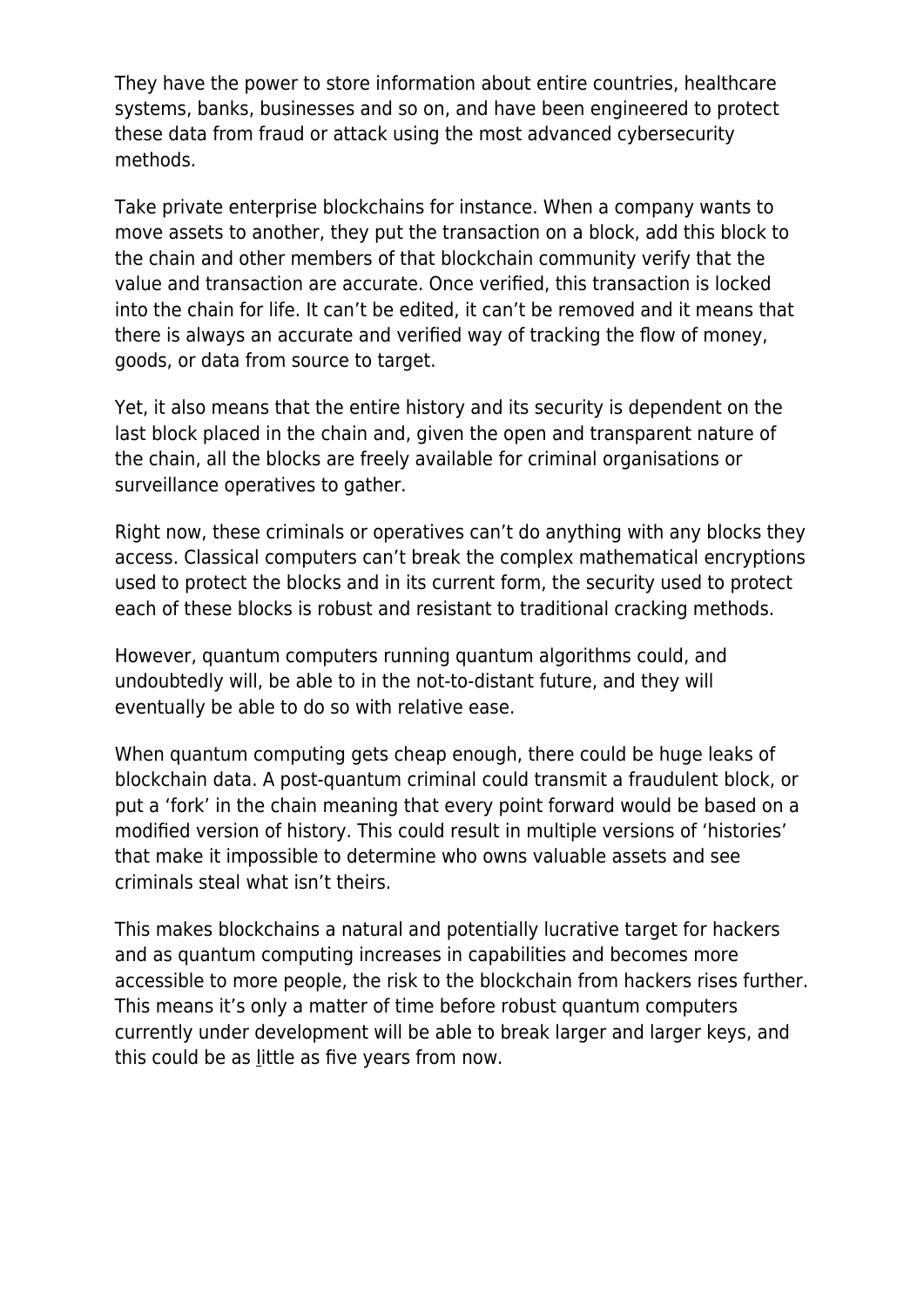## Fighting quantum with quantum

One avenue being explored is to fight quantum with quantum: to prevent quantum algorithms cracking the codes by generating the encryption keys themselves using quantum physics.

Each threat area identified in blockchains, including the communication between network nodes and the integrity of digitally signed transactions, relies on cryptography and keys. It's these keys that are vulnerable to attacks by quantum computers. To protect these areas, the generation of these keys needs to be improved and advanced, in order to ensure the security and integrity of entire blockchain networks, an improvement – and breakthrough – that was recently achieved by UK startup Cambridge Quantum.

In collaboration with the Inter-American Development Bank (IDB) and Tecnológico de Monterrey, the Cambridge-based firm has *[developed a proof-of](https://arxiv.org/abs/2106.06640)*[concept](https://arxiv.org/abs/2106.06640) that can be built as a post-quantum cryptography layer. The beauty of this layered solution not only means that the algorithms used by the internet or blockchain protocols can remain as they are – they don't need to be modified in order to be protected – but the layer can be placed on top of any and all existing blockchain technologies to provide quantum security.

The layer relies upon the generation of "quantum-proof" keys; keys that are generated using quantum computers and which harness the innate randomness of quantum mechanics and create keys that are unpredictable, even for advanced algorithms. For the proof-of-concept, IDB used CQs existing IronBridge platform to generate these keys and then used the keys to protect transactions and communications on the LACChain Besu blockchain network, based on Ethereum technology.

"While digital computers may produce numbers which appear to be random, they are actually just using a complicated formula to produce a series which is completely predictable and thus possibly known to an eavesdropper or adversary," Cambridge Quantum's head of cybersecurity, Duncan Jones, explains.

"The only way to generate truly certifiable random numbers is by using quantum physics.